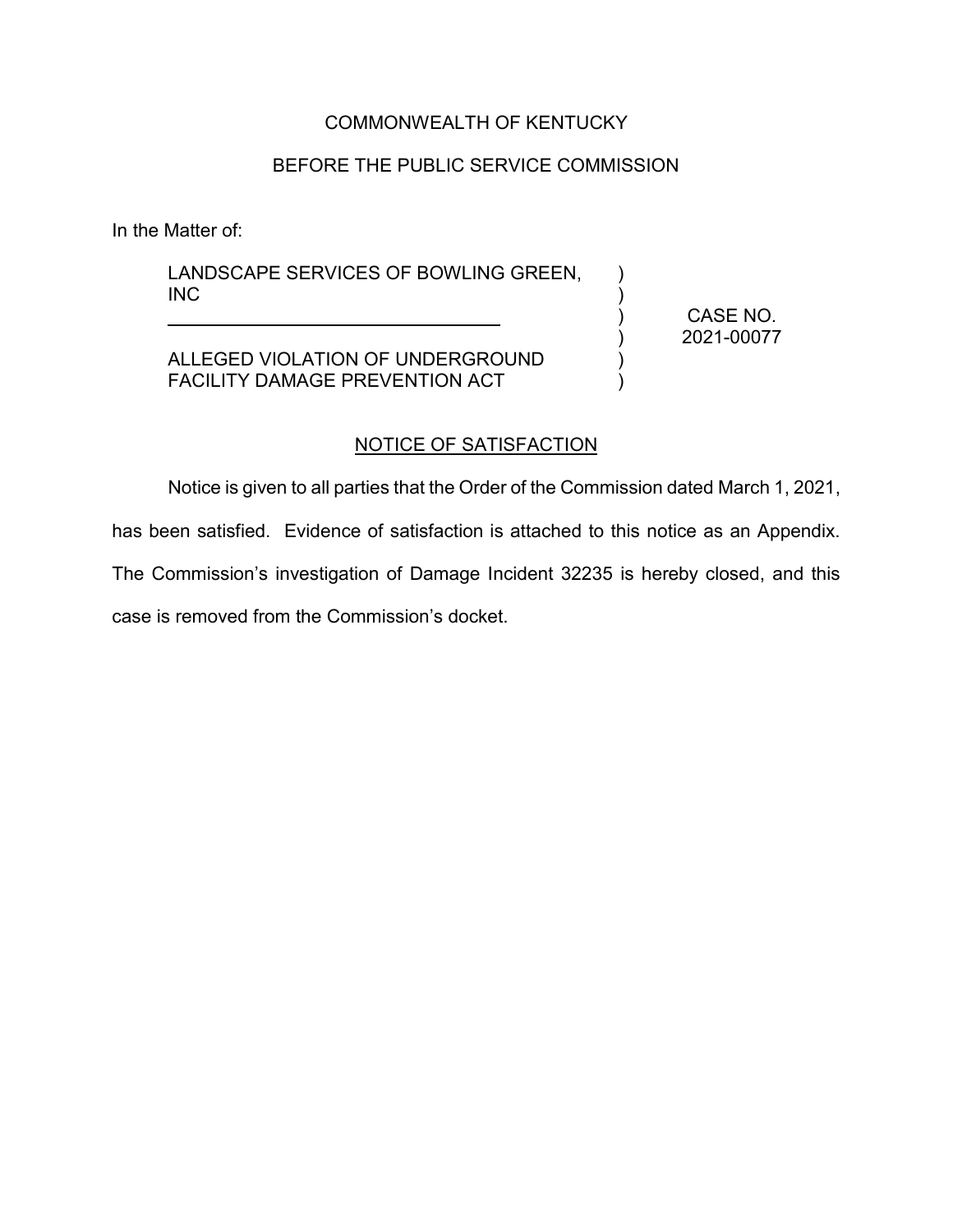By the Commission



ATTEST:

\_\_\_\_\_\_\_\_\_\_\_\_\_\_\_\_\_\_\_\_\_

Executive Director

Case No. 2021-00077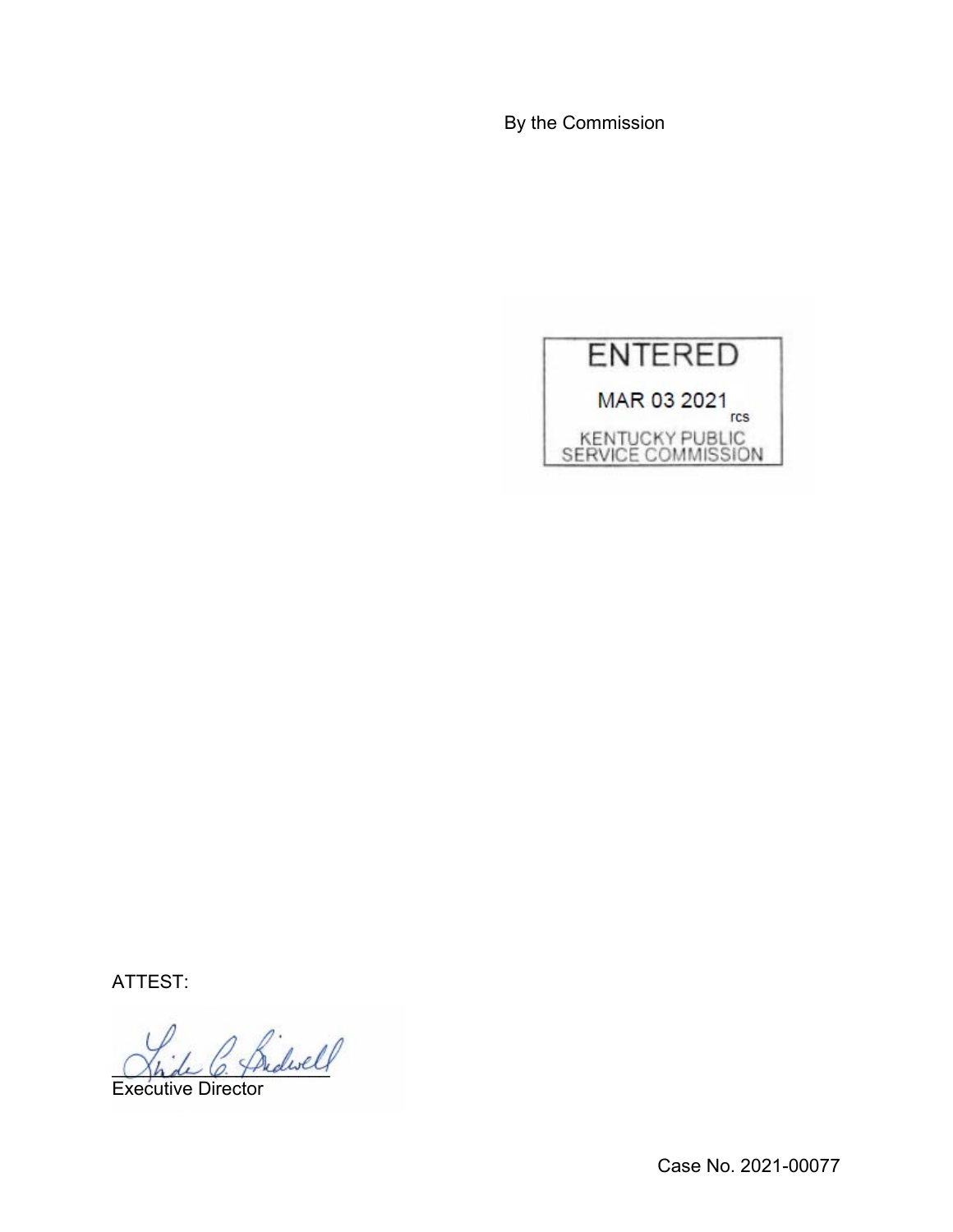# APPENDIX

# APPENDIX TO A NOTICE OF THE KENTUCKY PUBLIC SERVICE COMMISSION IN CASE NO. 2021-00077 DATED MAR 03 2021

ONE PAGE TO FOLLOW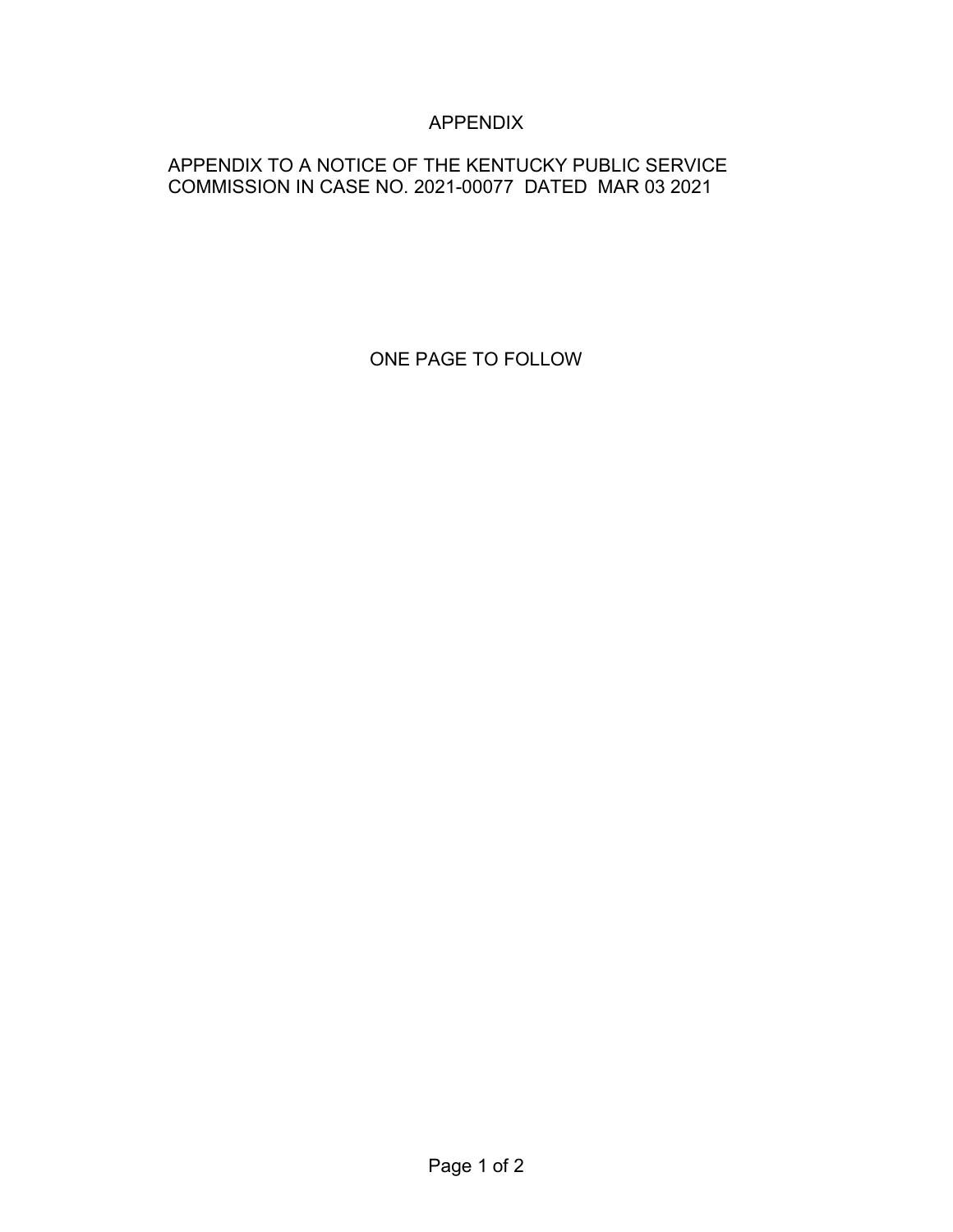# COMMONWEALTH OF KENTUCKY BEFORE THE PUBLIC SERVICE COMMISSION

# RECEIPT OF PAYMENT

This is to acknowledge receipt of cashiers check 13830 for \$250.00 payable to Kentucky State Treasurer on February 24, 2021 from Landscape Services of Bowling Green, Inc.. The check represents payment of penalty as set out in the Demand Letter of September 1, 2020 - Incident #32235.

idirell  $\cup$  place  $\ell$  :

Linda C. Bridwell Executive Director Dated February 25, 2021